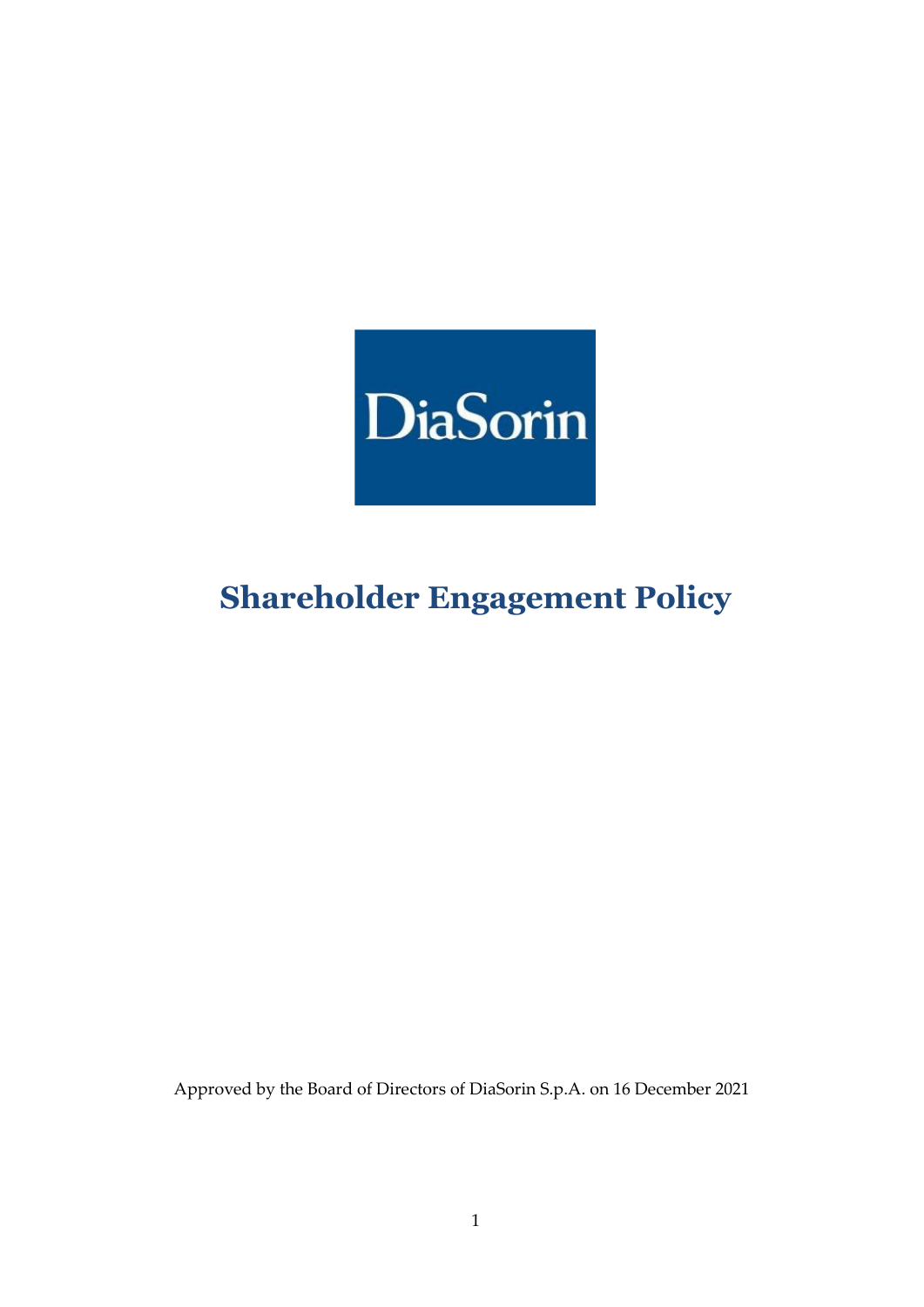## **Foreword**

This Shareholder Engagement Policy (the "**Policy**") was adopted by the Board of Directors of DiaSorin S.p.A. ("**DiaSorin**" or the "**Company**" or the "**Issuer**") on 16 December 2021, at the proposal of its Chairman, formulated in agreement with the Chief Executive Officer, in compliance with Principle IV and Recommendation No. 3 of the Corporate Governance Code approved by the Corporate Governance Committee (the "**Corporate Governance Code**"), which the Company has adopted.

This Policy is an integral part of the Company's internal regulations and, for everything that is not expressly regulated herein, the laws, regulations and bylaws in force from time to time and applicable, to which reference is expressly made, shall apply.

The Policy is made available, in Italian and English, on the Company's *website* at [www.diasoringroup.com.](http://www.diasoringroup.com/)

## **Article 1**

## *Purpose and scope of the Policy*

- 1.1 As an issuer of financial instruments traded on regulated markets and multilateral trading systems, engagement with the Company's shareholders ("**Shareholders**") has become of fundamental importance to DiaSorin over the years and it is the primary objective of the DiaSorin Group to ensure that the investor community has full access to the business information necessary to evaluate its company. To this end, the Company carefully and constantly maintains relations with (i) Shareholders, (ii) institutional investors, asset managers and/or associations representing them ("**Institutional Investors**"), (iii) financial analysts, (iv) proxy advisors, (v) Italian and international economic press (collectively, the "**Stakeholders**").
- 1.2 In this context, the Board of Directors of the Company, in the exercise of its function of guiding and monitoring the engagement, has adopted this Policy in order to ensure that the dialogue with Stakeholders is based on principles of fairness, transparency and parity of information and, in any case, complies with the provisions of EU Regulation no. 596/2014 (the so-called MAR) and the related implementing provisions on market abuse, as well as DiaSorin's "Procedure for the Internal Management of Material and Inside Information and Public Disclosure of Inside Information" (the "**Material and Inside Information Procedure**").

The Board of Directors of the Company also ensures verification of the correct and effective implementation of this Policy.

1.3 The Policy also takes into account best practices and *engagement* policies adopted by Institutional Investors and Asset Managers, in compliance with Recommendation no. 3 of the Corporate Governance Code.

## **Article 2**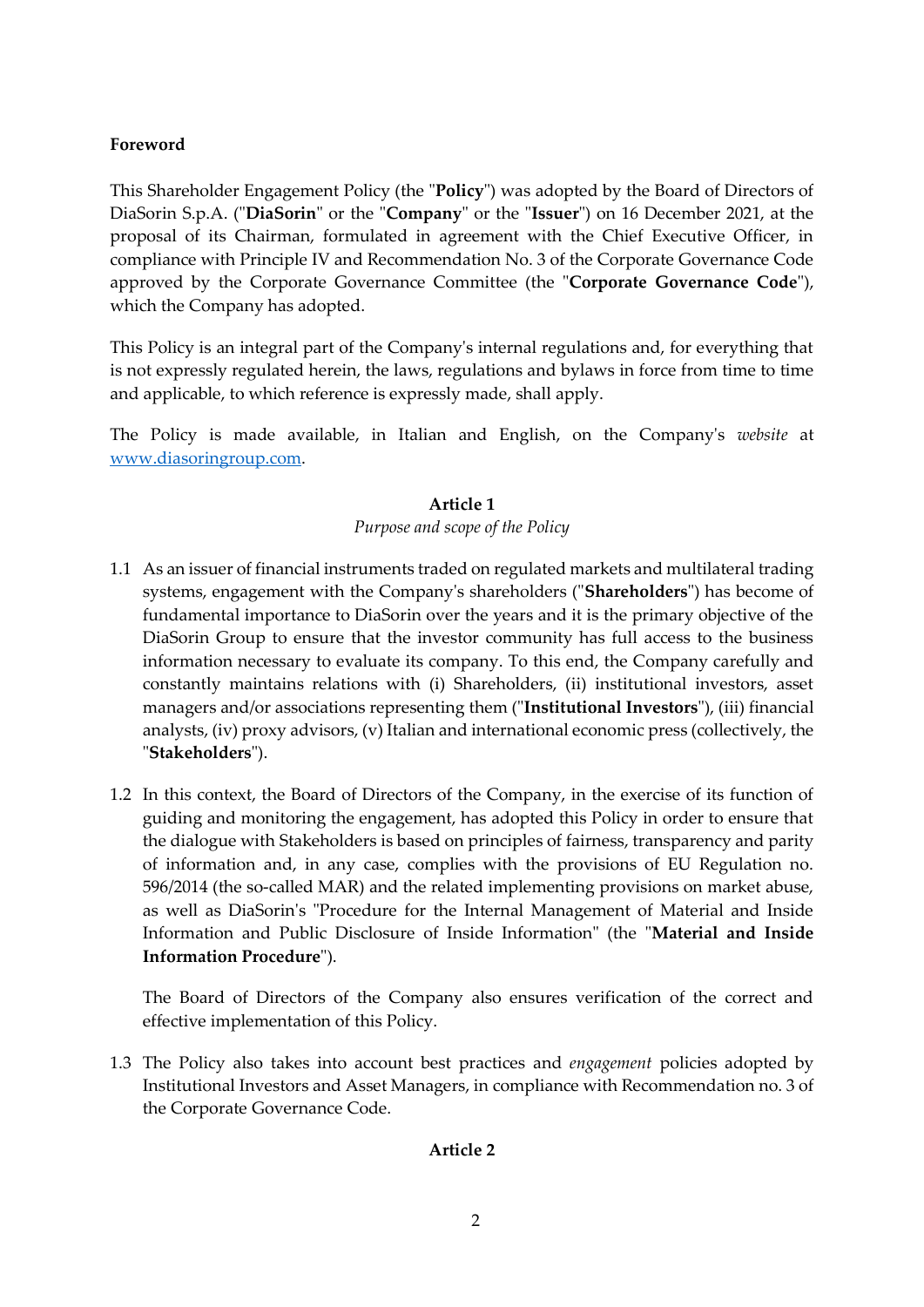#### *Organisational structures dedicated to engagement*

- 2.1 From the moment of listing on regulated markets, DiaSorin's managing bodies work actively to ensure a continuous engagement with shareholders. To this end, the Issuer has set up specific internal company structures dedicated to relations with all Shareholders, Institutional Investors and other Stakeholders.
- 2.2 In particular, DiaSorin has set up a dedicated *Investor Relations* department, which can be contacted by *email* or by telephone at the contacts indicated on the Company's *website* in the "Investors" - "Keep in touch" section, which maintains constant contact with Stakeholders both through specific institutional meetings and through ongoing relations during the year that see the spontaneous creation of opportunities for communication and meetings.

The Investor Relations Department acts as the first point of contact for all requests for engagement by Stakeholders with the Company and, in particular: (i) receives, directly or through external PR companies, all requests for engagement from Stakeholders with the Company, including requests addressed to the Board, specific Board Committees or individual Board members; (ii) processes requests from Stakeholders, according to the rules defined in this Policy and also taking into account the information already provided by the Company. In the event that a specific Board Committee or an individual member of the Board of Directors receives a request from a Stakeholder, such request is forwarded to the Investor Relations Department.

In exercising its functions under this Policy, the Investor Relations Department acts under the supervision of the Responsible Director as defined in paragraph 4.2 below and also provides support and reports to the same. The Responsible Director may also supervise the Investor Relations Department through intermediate organisational structures and, in particular, through the Chief Financial Officer to whom the Investor Relations Department reports.

2.3 The information provided to Stakeholders by the Investor Relations Department referred to in paragraph 2.2 above, or by any duly authorised company representative, complies with the criteria of truthfulness, transparency, completeness and parity of information. This information is provided in a timely manner and in accordance with the provisions of the Material and Inside Information Procedure aimed at *(i)* ensuring compliance with the legal and regulatory provisions in force on the subject and *(ii*) guaranteeing compliance with utmost confidentiality and privacy of inside and material information, as well as *(iii*) guaranteeing greater transparency towards the market and adequate preventive measures against market abuse.

## **Article 3**

*Engagement tools and procedures*

3.1 The information activity in relations with Stakeholders is ensured, first and foremost, through the provision of corporate information and documentation, in a timely and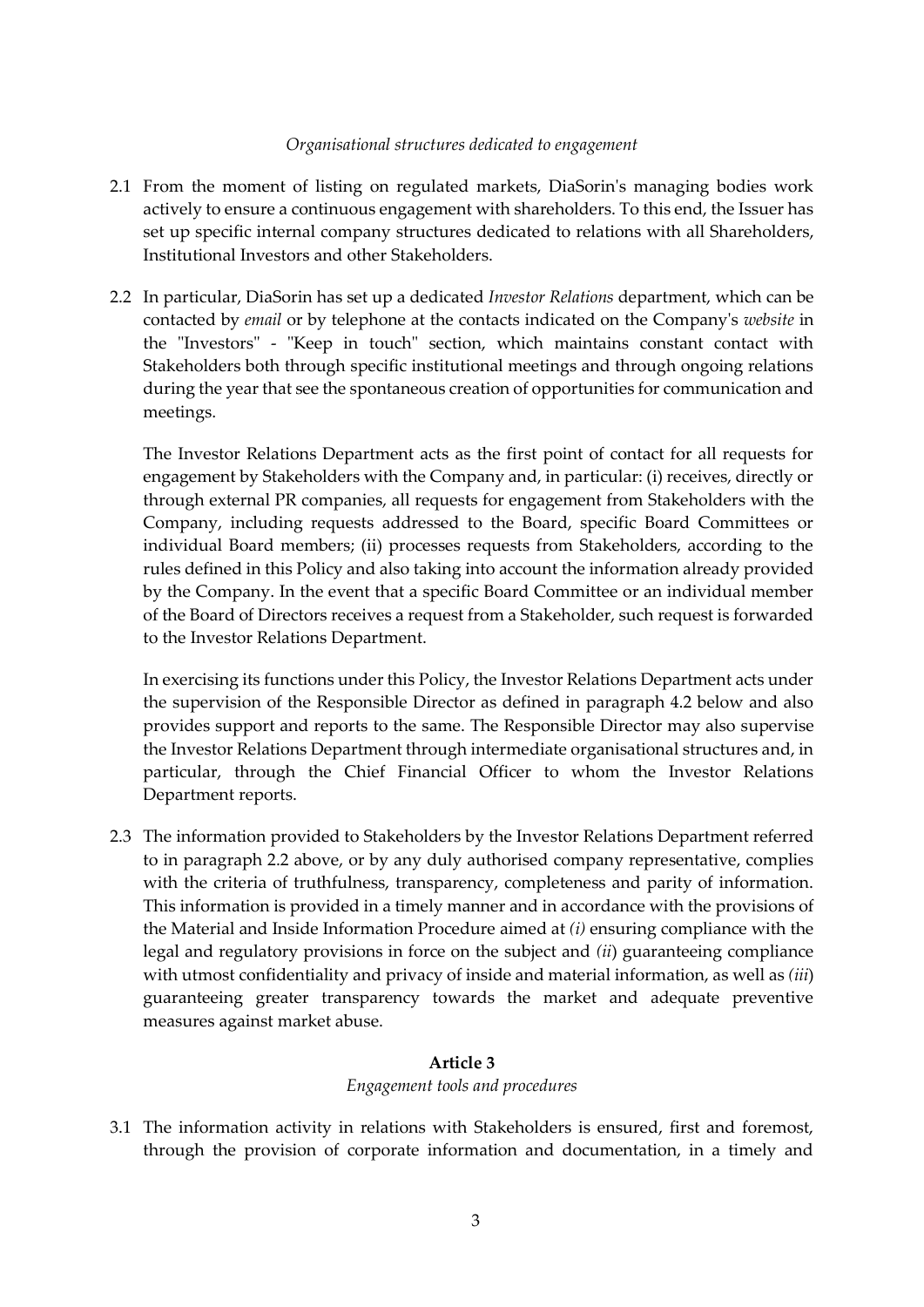continuous manner, on the Issuer's *website* (www.diasoringroup.com, in particular the "Governance", "Investors" and "Media" sections); in particular, the *website* provides access to documents, regulated information and information of most interest, including that relating to the equity story, strategy and the most important strategic agreements concluded by the Group in recent years.

- 3.2 In order to ensure that Stakeholders are constantly updated, the Company publishes specific press releases (available in the "Investors/Financial Corner/Press Releases" section and in the "Notices to Shareholders" section on its *website)*, in a timely and ongoing manner. For the transmission and storage of regulated information, the Issuer uses the eMarket SDIR dissemination system and the eMarket STORAGE storage mechanism, respectively, both managed by Spafid Connect S.p.A., with registered office in Milan, Foro Buonaparte 10.
- 3.3 The Shareholders' Meeting represents a privileged moment for establishing a fruitful engagement between Shareholders and the Company (in particular the Directors). To this end, the regular participation of members of the Board of Directors in the proceedings of the shareholders' meeting is encouraged and the collection of proxies from Shareholders for the exercise of voting rights is facilitated.

In choosing the place, date and time for Shareholders' Meetings, as well as in drawing up the agenda and preparing the information prior to the meeting, the Directors bear in mind the objective of facilitating, as far as possible and taking into account current legislation, Shareholder attendance and voting at such Shareholders' Meetings.

In particular, in order to ensure adequate information to its Shareholders, the Board of Directors of DiaSorin:

- makes the documents pertaining to each Shareholders' Meeting available to the public within the legal deadlines at the Company's registered office, on the Company's website (www.diasoringroup.com "Governance/Corporate Bodies/Shareholders' Meeting" Section) and according to the other procedures and timings required by applicable legalisation, including the report on each item on the agenda, providing the information necessary to Shareholders in order for them to be able to express an informed opinion on the items on the agenda.
- clearly defines and illustrates the procedures and all useful information for attending and voting at the Shareholders' Meeting in the notice of call of the same, making available a specific proxy form, with the related instructions for its compilation and transmission, on the Company's *website* (at www.diasoringroup.com, "Governance/Corporate Bodies/Shareholders' Meeting" Section );
- clearly defines and illustrates the procedures and any useful information for exercising the right to ask questions on the items on the agenda prior to the Shareholders' Meeting, pursuant to Article 127-ter of the Consolidated Finance Act, in the notice of call of the same;
- clearly defines and illustrates the procedures and any useful information for exercising the right of Shareholders who, also jointly, represent at least one fortieth of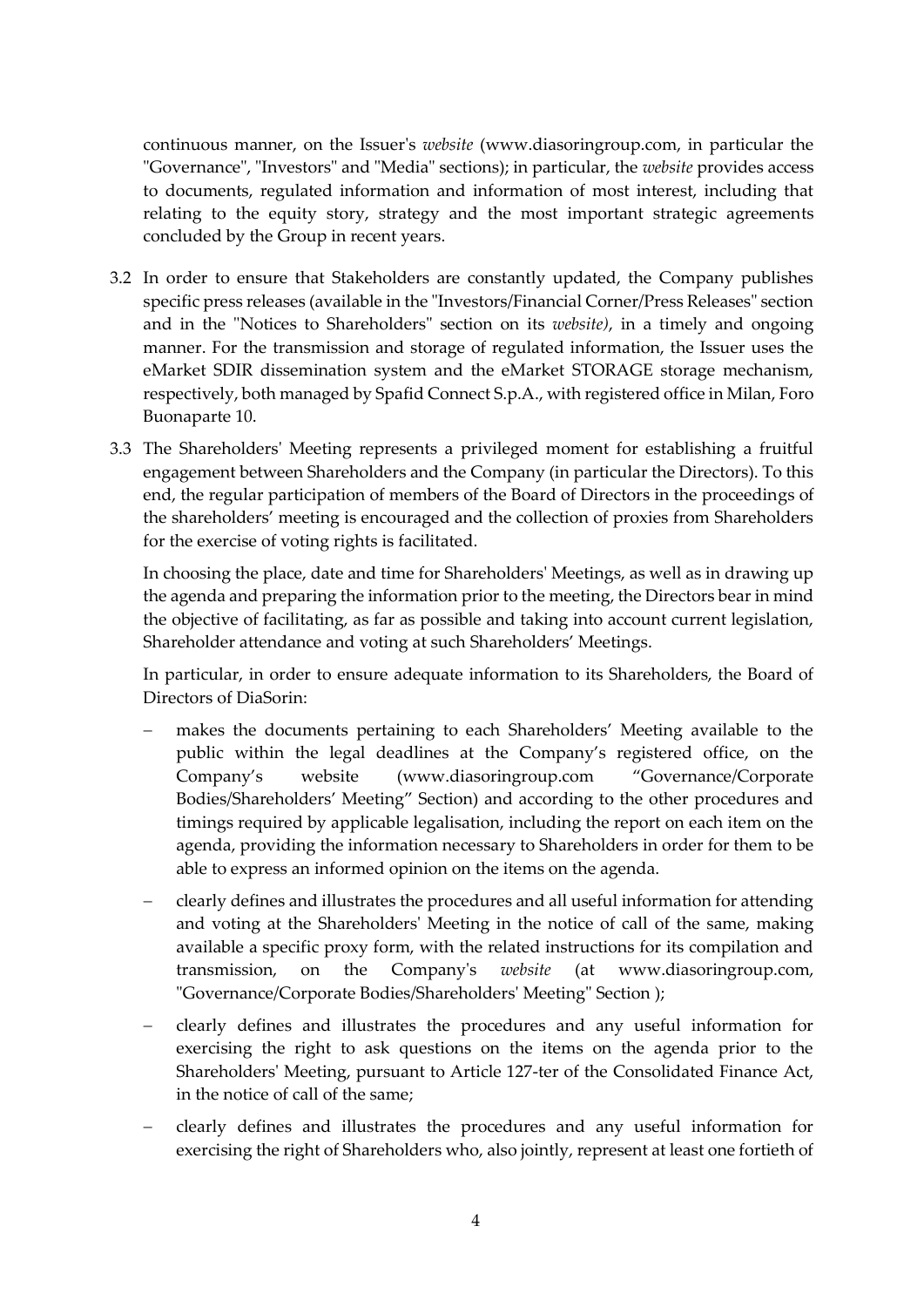the share capital, to request the integration of the list of items to be discussed or to submit resolution proposals on the items on the agenda, pursuant to Article 126-ter of the Consolidated Finance Act, in the notice of call of the Shareholders' Meeting.

The Company undertakes to provide the fullest and most complete response to questions raised by Shareholders; the answers are usually provided by the Chairman of the Board of Directors or the Chief Executive Officer, availing themselves, where necessary, of the support of the company's top management attending the meeting.

In order to ensure the proper development of the meeting proceedings, the Chairman of the Board of Directors manages the Meeting based on the attendance rules summarised by the same at the opening of each meeting.

- 3.4 For any information relating to the Company, Stakeholders may contact the Investor Relations Department, by e-mail or by telephone at the contacts indicated on the Company's *website* in the "Investors" - "Keep in touch" section.
- 3.5 In line with international best practices , the Investor Relations Department also organises specific institutional (including virtual) meetings and other communication and meeting opportunities. In particular, engagement also takes place through:
	- the organisation of roadshows in all the main financial centres, during which the Company is available to discuss issues concerning the Group's operational performance and strategic choices;
	- meetings with the financial community (so-called "Investor Days");
	- organisation of one-to-one meetings with Stakeholders;
	- conferences;
	- forums:
	- scientific and commercial events;
	- social channels.

## **Article 4**

## *Involvement of Board members in engagement with Stakeholders*

4.1 Should a Stakeholder require further clarification on matters of particular importance, the latter may submit a request for clarification to the Investor Relations Department which, under the supervision of the Chief Financial Officer, where deemed necessary or appropriate pursuant to paragraph 4.2 below, organises a specific meeting involving other persons competent on the matters to be discussed (or other form of engagement).

The Investor Relations Department, in coordination with the Corporate Legal Affairs Department, - after a preliminary assessment - promptly informs the Responsible Director (as defined in paragraph 4.2 below) of any request made pursuant to this article.

4.2 Unless otherwise decided by the Board of Directors for specific reasons of expediency, the Chief Executive Officer is the only person within the Board of Directors identified by the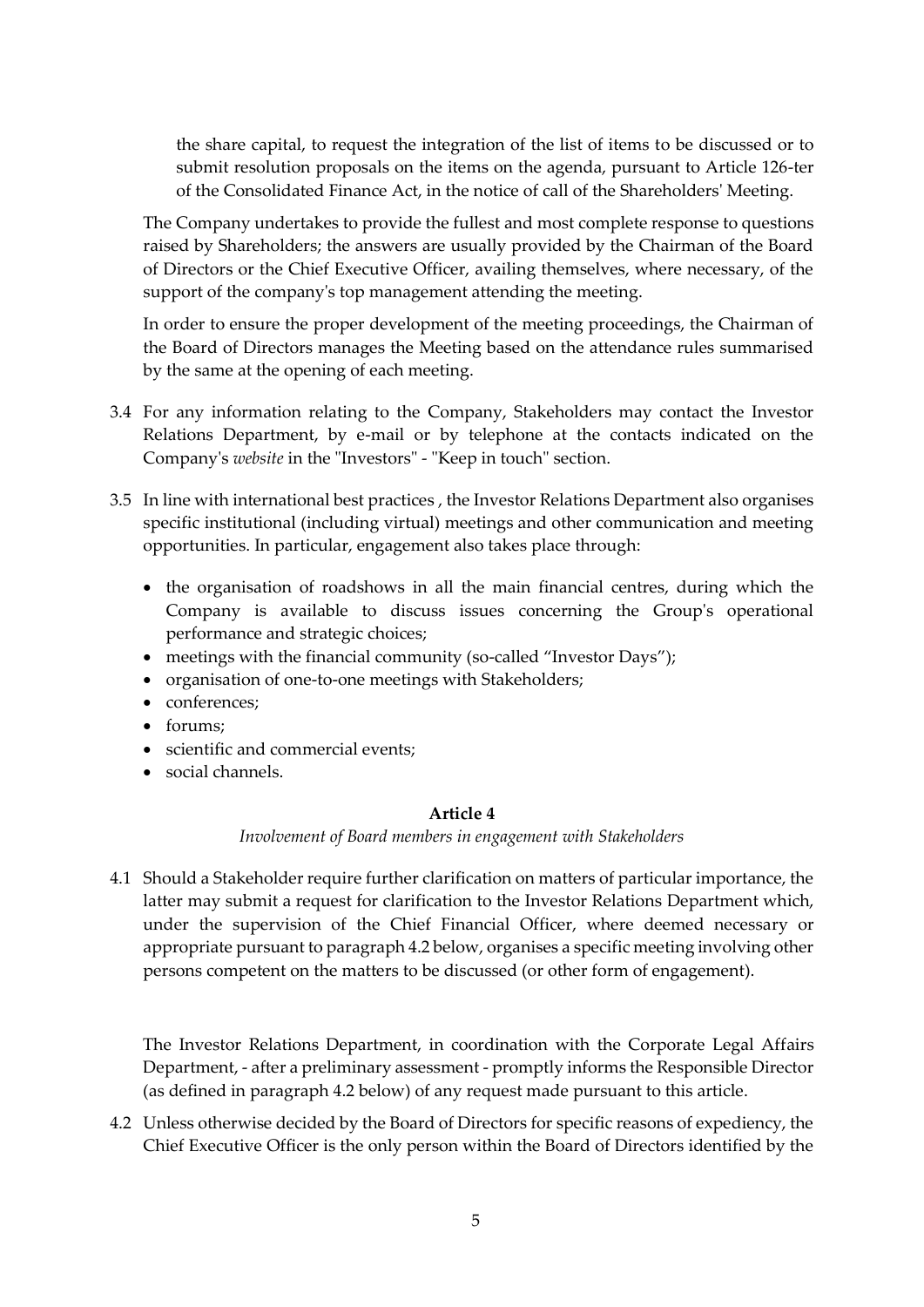Company to conduct and manage engagement with Stakeholders and to provide the latter with any clarification during the meetings requested pursuant to this Article (the "**Responsible Director**"). In carrying out these activities, the Chief Executive Officer may be supported by the Chief Financial Officer and the Investor Relations Department. In particular, the Responsible Director, with the assistance of the Chief Financial Officer and the Investor Relations Department where deemed appropriate:

- (i) decides whether or not to follow up on the engagement request, taking into account various factors and circumstances, such as, for example, the information already made available, scheduling of other meetings to discuss the topics in question, appropriateness of preparing detailed information, previous discussion of the same topic with the same person, potential interest on the topic by other shareholders, and the result of previous votes by shareholders;
- (ii) manages the engagement, identifying its timing and methods, as well as the most appropriate procedures to be followed;
- (iii) where deemed appropriate, may delegate or involve other persons in the engagement, such as managers, on the basis of their responsibilities within the company on the matters covered by the engagement, and/or other directors.
- 4.3 When attending meetings with Stakeholders pursuant to this article, each director acts in compliance with the general principle of absence of mandate vis-à-vis the Shareholders who appointed them and refrains from disclosing any information of a confidential or even potentially inside nature concerning the Company.

#### **Article 5**

## *Monitoring and updating the Policy*

5.1 The Chief Executive Officer, with the support of the Chief Financial Officer and the Investor Relations Department, submits to the Board of Directors, in agreement with its Chairman, any proposals for amendments or supplements to the Shareholder Engagement Policy.

Should it be necessary to update and/or supplement individual provisions of the Policy in question, as a result of amendments to applicable laws or regulations, or specific requests from supervisory authorities, as well as in cases of proven urgency, this Policy may be amended and/or supplemented by the Chief Executive Officer, with subsequent examination of the amendments and/or supplements by the Board of Directors at the first subsequent meeting for possible ratification. Should the update concern purely formal aspects, it is sufficient to give notice of the same at the first possible board meeting.

5.2 The Responsible Director, if appropriate together with the Chairman of the Board of Directors, provides a timely report to the Board of Directors in the case of particularly significant events concerning Stakeholder engagement and, in any case, a periodical annual report on the progress and the main developments and requests concerning Shareholder engagement, unless different needs, assessed by the Responsible Director, make an event-based report appropriate.